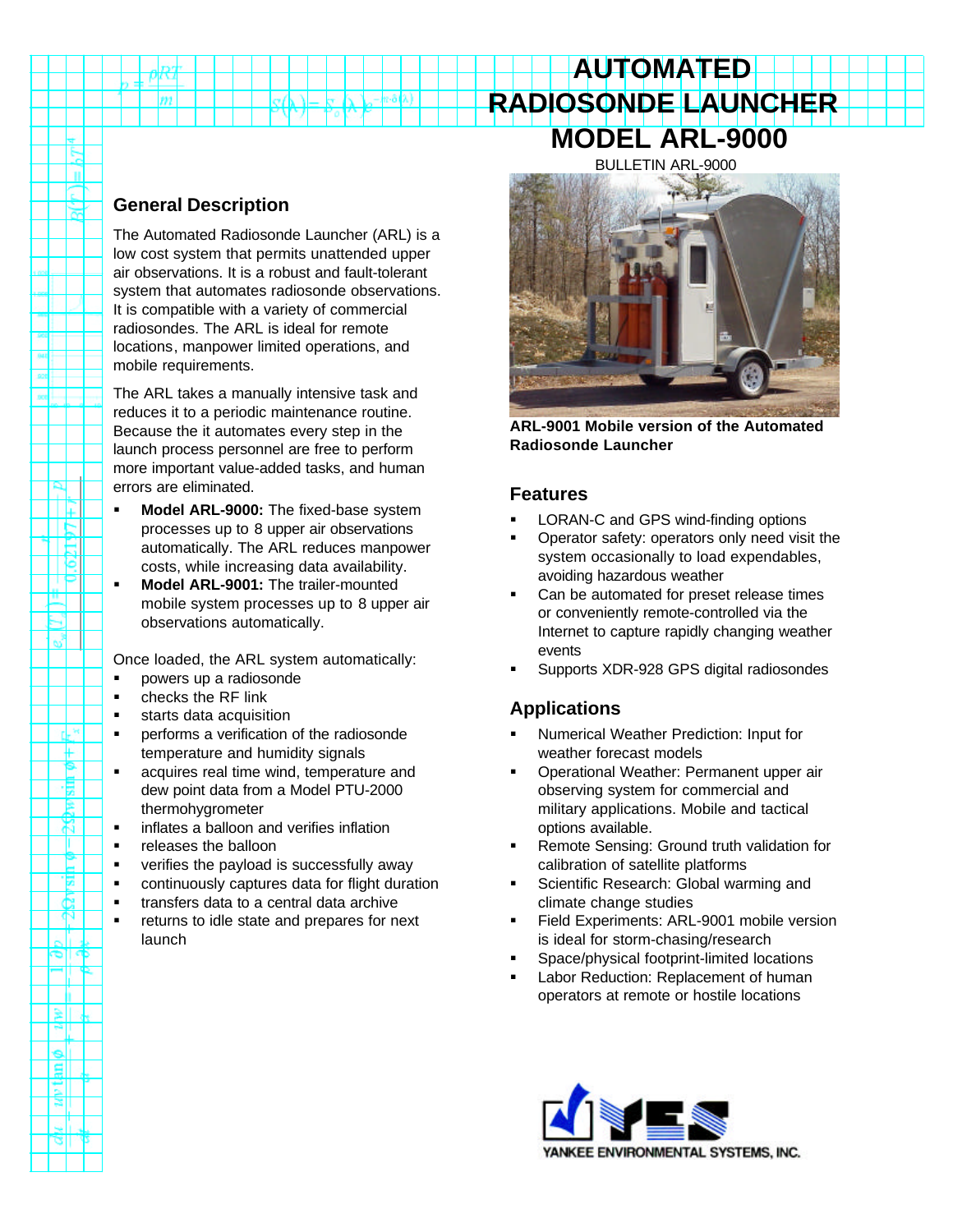## **Software Architecture**

The system software runs on a core CPU running YESDAQ, a mySQL-based database with ODBC connectivity. The software manages ground support equipment and handles paper tapes. Because it provides web access to upper air data and system status, it can be remotely controlled. For example, with the click of a mouse, remote users can optionally control the release of a balloon for compliance with ATC/controlled airspace regulations. The software architecture permits hundreds of remote ARL stations to be centrally controlled.

- ß Schedule-driven Launch Control Engine
- ß Flight Database stores contiguous data sets
- Web server component for display interface
- ß Maintenance logs coordinate loading and system maintenance

## **Hardware Features/Installation**

Radiosondes and expendables including helium gas, batteries and up to 600g balloons are loaded into the system. Each "channel" holds a single radiosonde in a launch carrier that manages the balloon inflation process and battery wetting. Expendables can be stored on or off site.

# **Flight Data Facility**

At the center of the system is the Auto Launcher Executive (ALEX) a TCP/IP based remote control MS-Windows application that buffers you from the control language the core embedded controller uses to talk to the METHUB Met Data Receiver. Once released, the METHUB receives and stores in-flight data. Once stored, radiosonde data is displayed in web browser locally on a PC or workstation in a variety of meteorological formats. Skew-T charts, linear Pressure, Temperature, Humidity (PTU) or text displays are supported.



**Example of Skew-T chart from a GPS wind finding radiosonde**

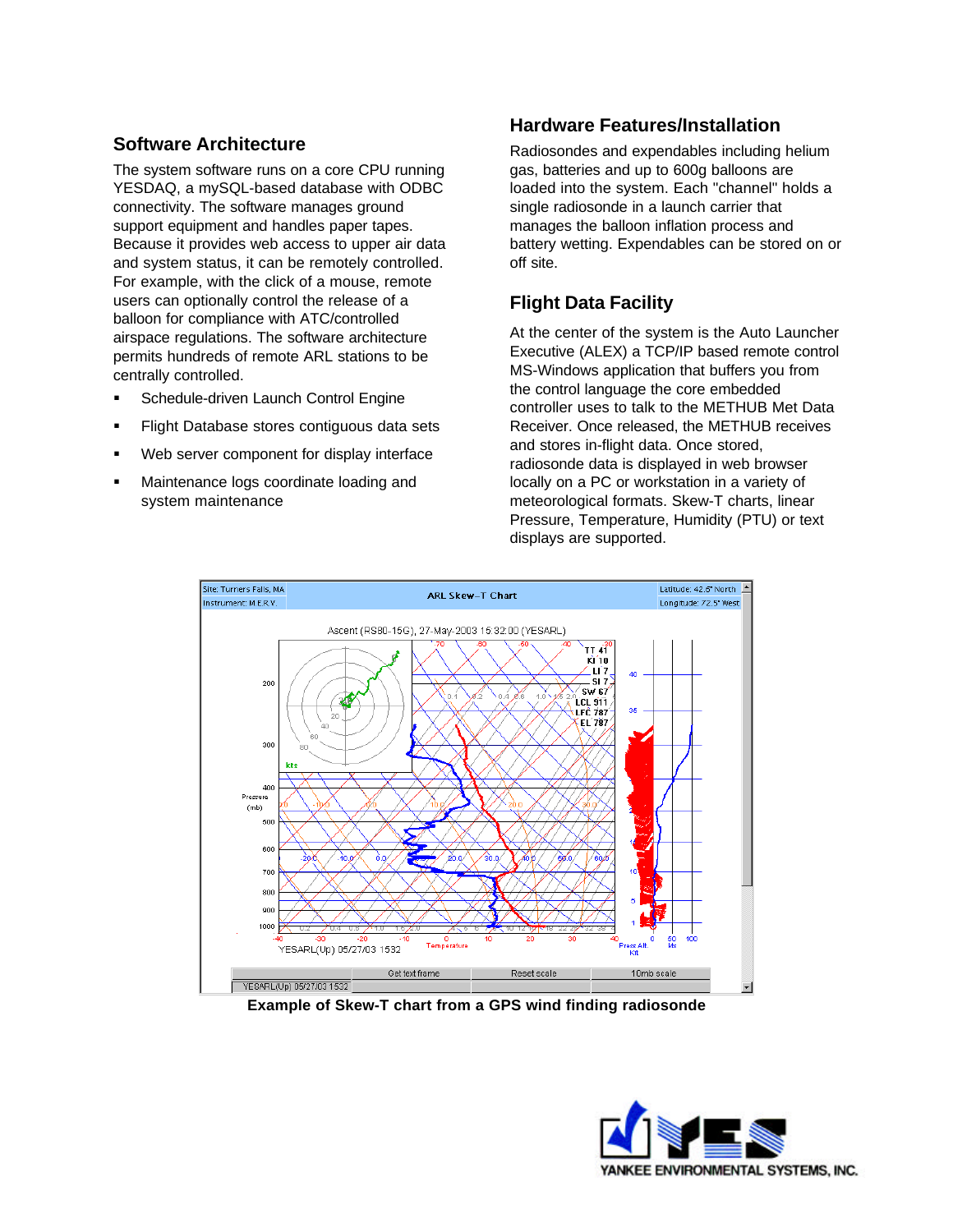

**Example of web-based Linear PTU radiosonde data**

| -3 YESARL(Up) 11/04/02<br>×<br>$-10$                                                    |                                     |  |
|-----------------------------------------------------------------------------------------|-------------------------------------|--|
|                                                                                         |                                     |  |
| YESARL(Up) 11/04/02 1137                                                                |                                     |  |
| Ascent (RS80-15), 04-Nov-2002 11:37:00 (YESARL)                                         |                                     |  |
|                                                                                         |                                     |  |
| $TT = 43.0 \text{ K}I = 14.0 \text{ L}I = 11.0 \text{ SI} = 9.0 \text{ SW} = -191088.0$ |                                     |  |
| $LCL = 905.0$                                                                           |                                     |  |
|                                                                                         |                                     |  |
| P alt<br>mb                                                                             | t/td w_dir/w_spd                    |  |
| $(^{\circ}C)$<br>(ft)                                                                   | (kts)                               |  |
|                                                                                         |                                     |  |
| 3583 1002                                                                               | $8.9/-0.80$ $---$ <sup>9</sup> /--- |  |
| $3589$ 1002 8.9/-0.80 ---"/---                                                          |                                     |  |
| 3589 1002 9.1/-0.70 ---"/---                                                            |                                     |  |
| $3596 1001 9.1/-0.70 ----$ "/---                                                        |                                     |  |
| 3589 1001 9.1/-0.70 ---"/---                                                            |                                     |  |
| $3586 1002 9.1/-0.70$ --- $*/-$ --                                                      |                                     |  |
| 3586 1002 9.1/-0.80 --- "/---                                                           |                                     |  |
| $3583$ 1002 9.1/-0.70 ---'/---                                                          |                                     |  |
| 3583 1002                                                                               | $9.1/-0.60$ $---$ <sup>9</sup> /--- |  |
| $3583$ 1002 9.1/-0.60 --- $*/-$ --                                                      |                                     |  |
| $3583$ 1002 9.1/-0.60 --- $\frac{9}{1}$ /---                                            |                                     |  |
| $3579$ 1002 9.1/-0.60 --- $*/-$ --                                                      |                                     |  |
| 3586 1002 9.17-0.70 $---$ <sup>9</sup> /---                                             |                                     |  |
| Warning: Applet Window                                                                  |                                     |  |



## **Data Interfaces**

Managing a network of upper air sites for an extended period of time produces a sizable data repository. Upper air data are collected and stored for later display or further analysis in

YESDAQ, a mySQL-based open source relational database supporting ODBC, JDBC, Perl and native mySQL driver connectivity. System profiles are stored permitting site quality control.

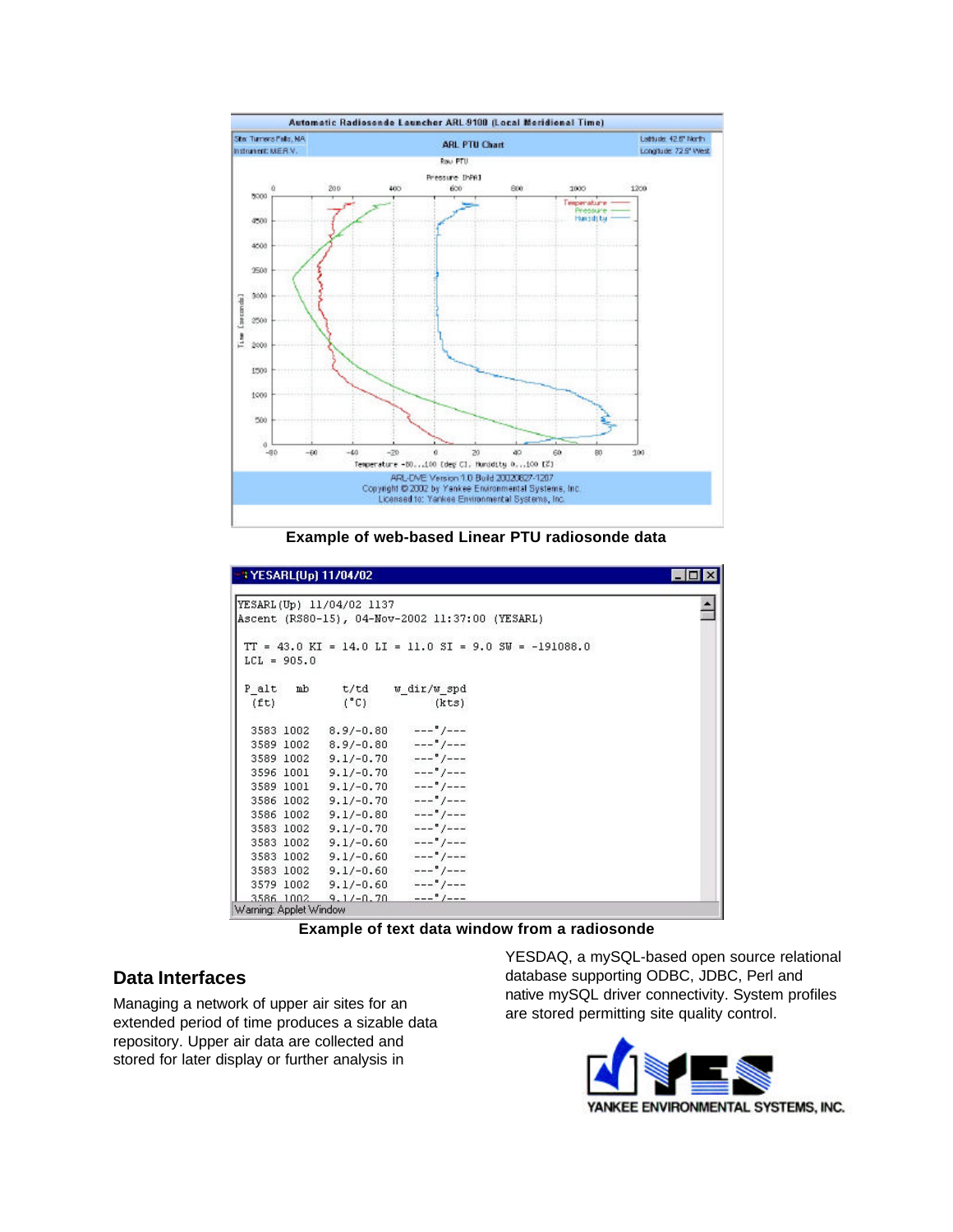

**ARL Launch Sequence Diagram**